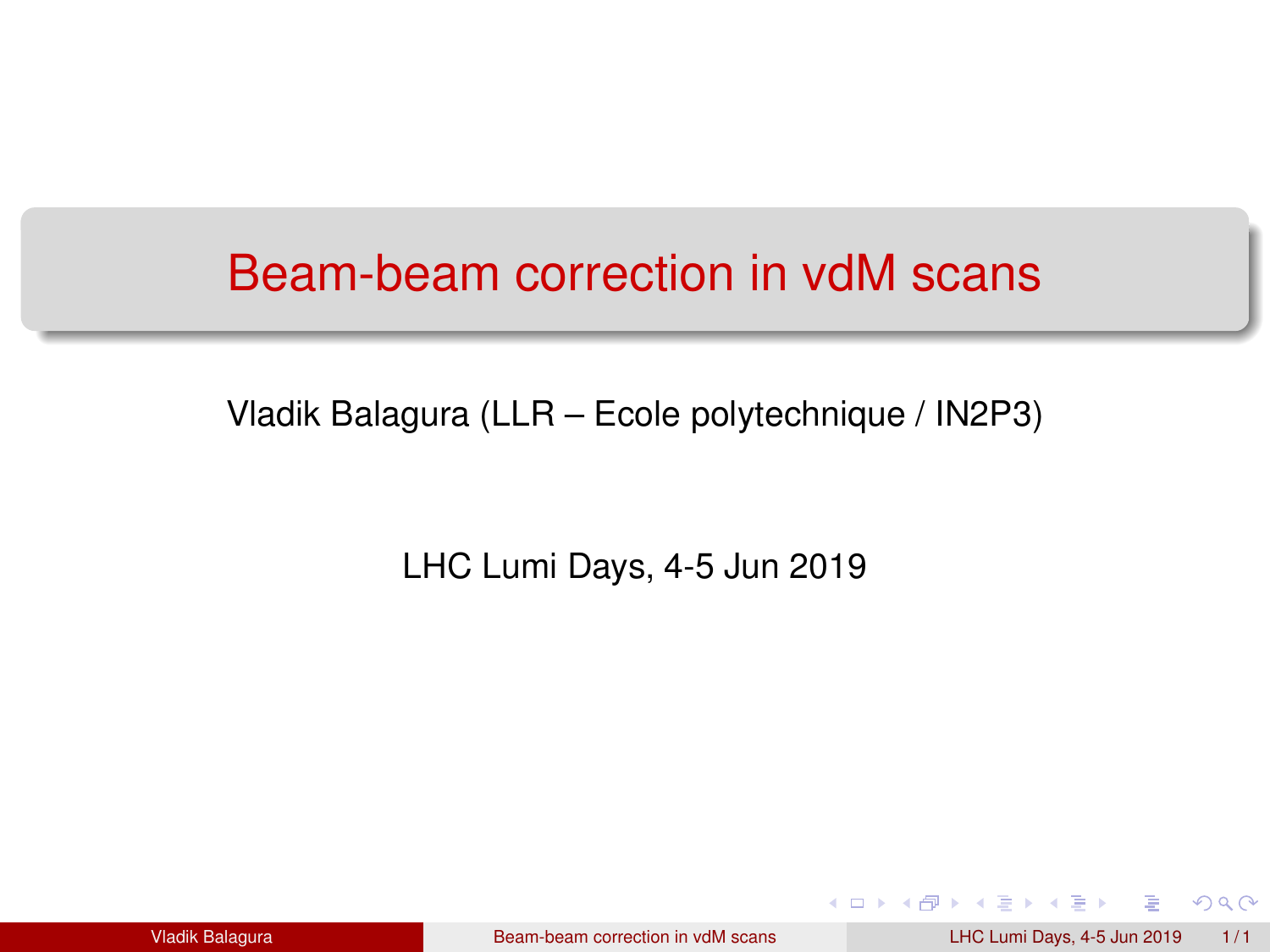### Beam-beam force

Two-dim. electrostatic force btw. 2 particles in *q*<sub>2</sub> rest frame ( $\beta_0 \approx 1$  – velocity of  $q_1$ ):

$$
\Delta p_1=\frac{E_2(x,\,y)}{\beta_0c}=\frac{q_1q_2}{2\pi\mathit{Re}_0\beta_0c}=\frac{2Z_1Z_2\alpha\hbar}{\mathit{R}\beta_0}.
$$



Kick from Gaussian round bunch:

$$
\Delta \vec{p}_1 = -\frac{2Z_1Z_2\alpha\hbar N_2}{\beta_0} \frac{\vec{R}}{R^2} (1 - e^{-R^2/2\sigma_2^2}),
$$

Bassetti-Erskine formula if  $\sigma_x \neq \sigma_y$ .

Modifies bunch shapes and their overlap integral, requires vdM correction.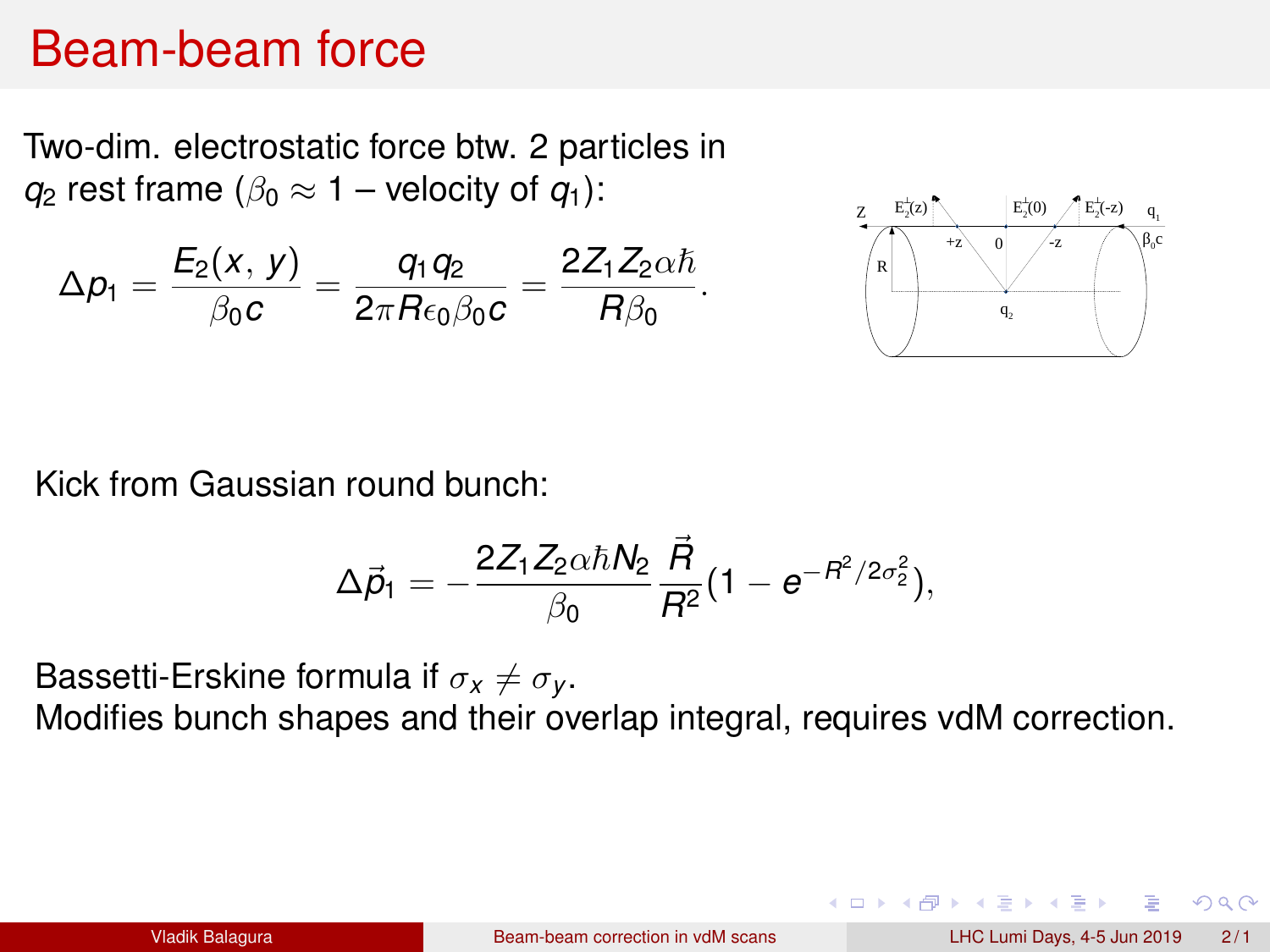# Transverse accelerator beam dynamics

Bunch shape is created by transverse oscillations of p around stable orbit. Along full LHC ring:  $Q_{x,y} = 62.313, 60.317$  oscillations ("tunes", after 2017). At any point, phase-space trajec.  $=$  ellipse in  $(u, u')$ , where  $u = X$  or Y,  $u'$  is corresp. angle wrt. beam. One LHC turn  $= Q$  cycles around ellipse.

At IP beams are maximally focused  $\rightarrow$  Twiss parameter  $\alpha = -\frac{1}{2}\frac{d\beta}{dz} = 0 \rightarrow 0$ ellipse not inclined.

$$
u=\sqrt{\epsilon\beta^*}\cos(\phi),\quad u'=du/dz=-\sqrt{\epsilon/\beta^*}\sin(\phi),
$$

 $\beta^* = \beta_{\text{min}}$ ,  $\epsilon$  – particle's emittance (or amplitude). Definition

$$
z = u - i\beta^* u' = \sqrt{\epsilon \beta^*} e^{i\phi}
$$

 $\mathsf{converts}$  ellipse to circle, one turn map:  $\mathsf{z}_{n+1} = \mathsf{z}_n e^{2\pi \mathsf{Q} i}.$ Bunch = double Gaussian in  $(u, u')$ . Full phase space is 4-dimensional:  $(X, X', Y, Y')$ .

つひひ

aveB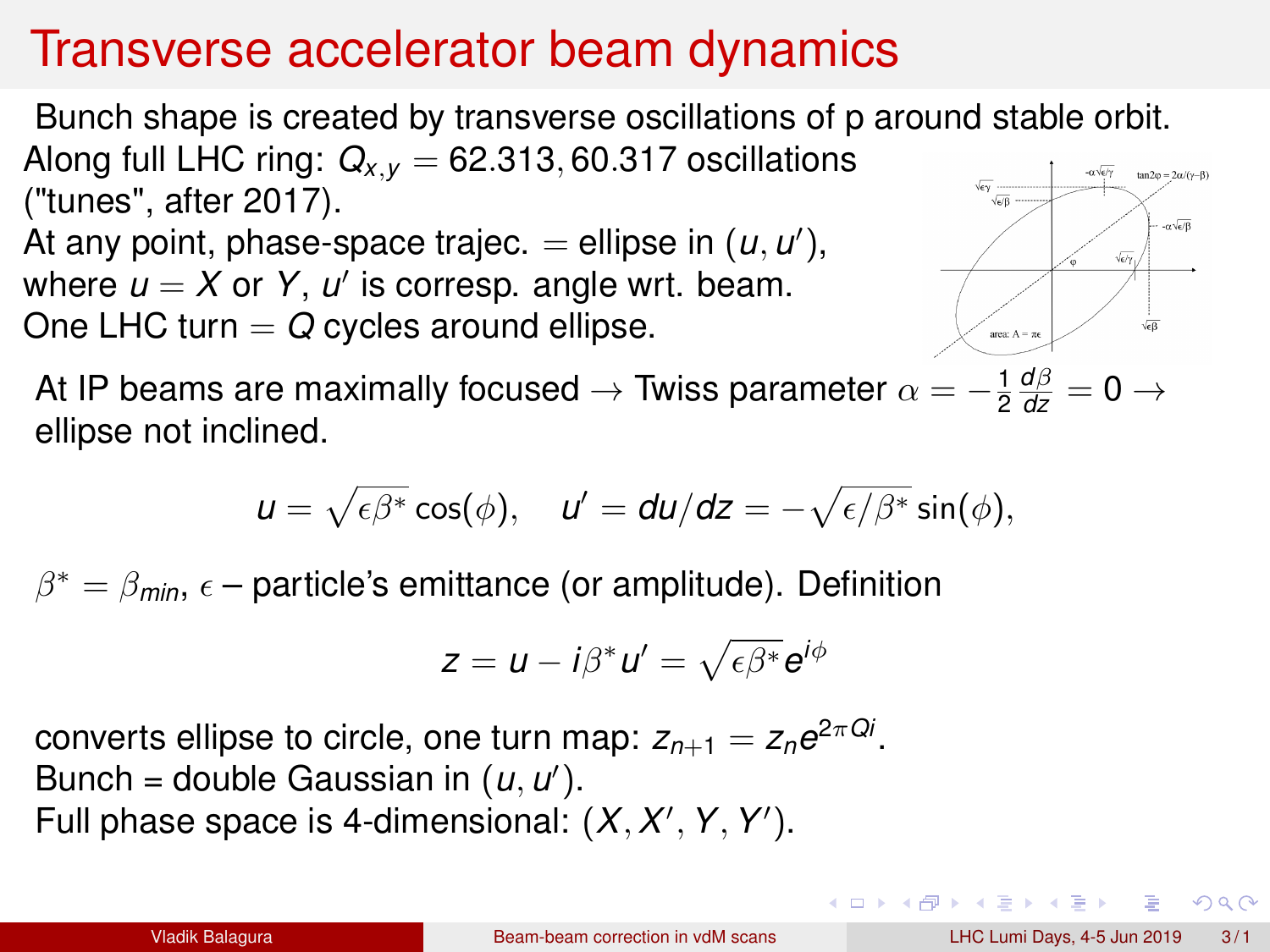# Simulation

Per "macro"-particle = Gaussian bunch particles agglomerated at transverse grid points. Weight from two-dimensional Gaussian in (*u*, *u* 0 ):

 $w_x^i \propto r_x/\sigma^2 \exp(-r_x^2/2\sigma^2)dr_x$ ,

same for  $w_y$ , full  $w^i = w^i_x w^i_y$  is normalized:  $\sum_i w^i = 1$ . One turn of macro-particle in bunch 1

$$
z_{n+1}=(z_n-i\beta^*\Delta u')e^{2\pi iQ},
$$

 $\Delta u' = \Delta \vec{\rho}_1 / \rho$  = angular beam-beam kick, separately in *x* and *y*. Round equal bunch profiles. Beam-beam moves particles by  $O(1 \mu m) \rightarrow$ neglect perturbation of source bunch, ie. use kick formula of Gaussian bunch.

$$
\int ((\rho_1+\delta\rho_1)(\rho_2+\delta\rho_2)-\rho_1\rho_2)\,dxdy\approx \int 2\rho\delta=2\int ((\rho_1+\delta\rho_1)\rho_2-\rho_1\rho_2)\,dxdy.
$$

 $\rightarrow$  determine effect in perturbed - pertubed as pert. - unpert.  $\times$ 2. Integral of perturbed macro-particles *i* with continuous unperturbed Gaussian "field"  $\rho_2$ :

$$
\int (\rho_1 + \delta \rho_1) \rho_2 \, dx \, dy = \sum_i w^i \cdot \rho_2(x_i, y_i).
$$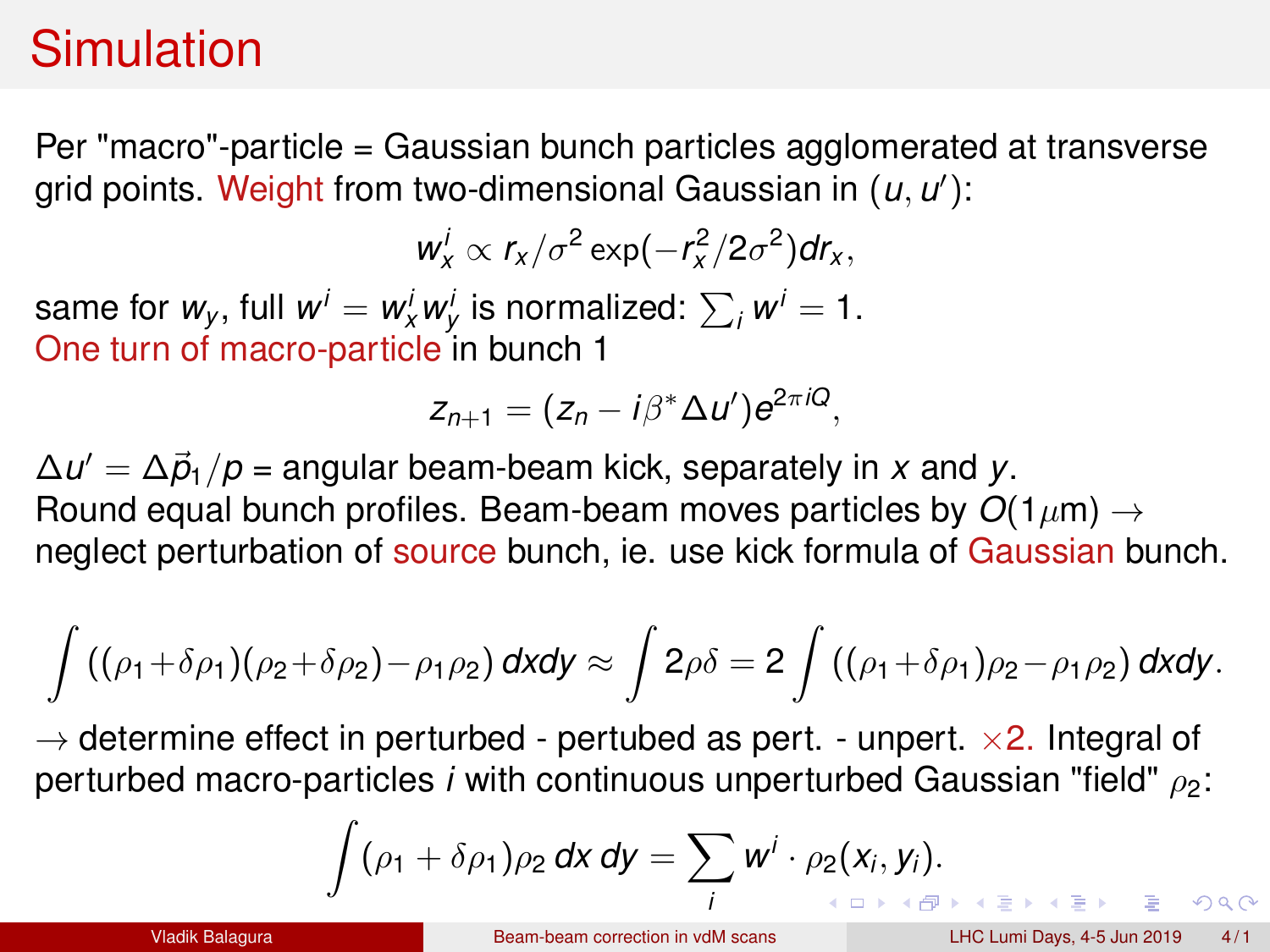# Simulation optimisation

Aim:  $\leq$  0.1% precision for 4D MC in reasonable CPU time.

10 000 macroparticles in uniform X-Y grid with  $\sqrt{10000} = 100$  nodes along  $\pm 5\sigma$  X and Y sides. All points at  $> 5\sigma$  from bunch centers are removed.

How to sample X', Y' angular coordinates? Every point  $(r_x, r_y)$  is rotated with random uniformly distrib. phases  $\phi_{x,y}^i$ :

$$
z_x^i = r_x^i e^{i\phi_x^i}, \quad z_y^i = r_y^i e^{i\phi_y^i}.
$$

Simulation runs 10 000 accelerator turns  $\rightarrow$  every point well samples its perturbed circles *X* − *X'* and *Y* − *Y'*. 10<sup>4</sup> particles × 10<sup>4</sup> turns samples full 4D.

Beam-beam is OFF first 1000 turns  $\rightarrow$  verify numeric integration with analytic formula (bias negligible). Next  $1000 + 1000$  turns – adiabatic switch ON and stabilization. Perturbed integral is accumulated during last 3000–10000 turns.

To increase randomness, tunes *Qx*,*<sup>y</sup>* are made irrational (eg. with 2 digits *Q* ∗ 100 is integer, after 100 turns particles resample about the same points).

 $QQ$ 

 $\mathbf{A} \cap \mathbf{B} \rightarrow \mathbf{A} \oplus \mathbf{B} \rightarrow \mathbf{A} \oplus \mathbf{B} \rightarrow \mathbf{B} \oplus \mathbf{B} \oplus \mathbf{B} \oplus \mathbf{B} \oplus \mathbf{B} \oplus \mathbf{B} \oplus \mathbf{B} \oplus \mathbf{B} \oplus \mathbf{B} \oplus \mathbf{B} \oplus \mathbf{B} \oplus \mathbf{B} \oplus \mathbf{B} \oplus \mathbf{B} \oplus \mathbf{B} \oplus \mathbf{B} \oplus \mathbf{B} \oplus \mathbf{B} \oplus \mathbf{B} \opl$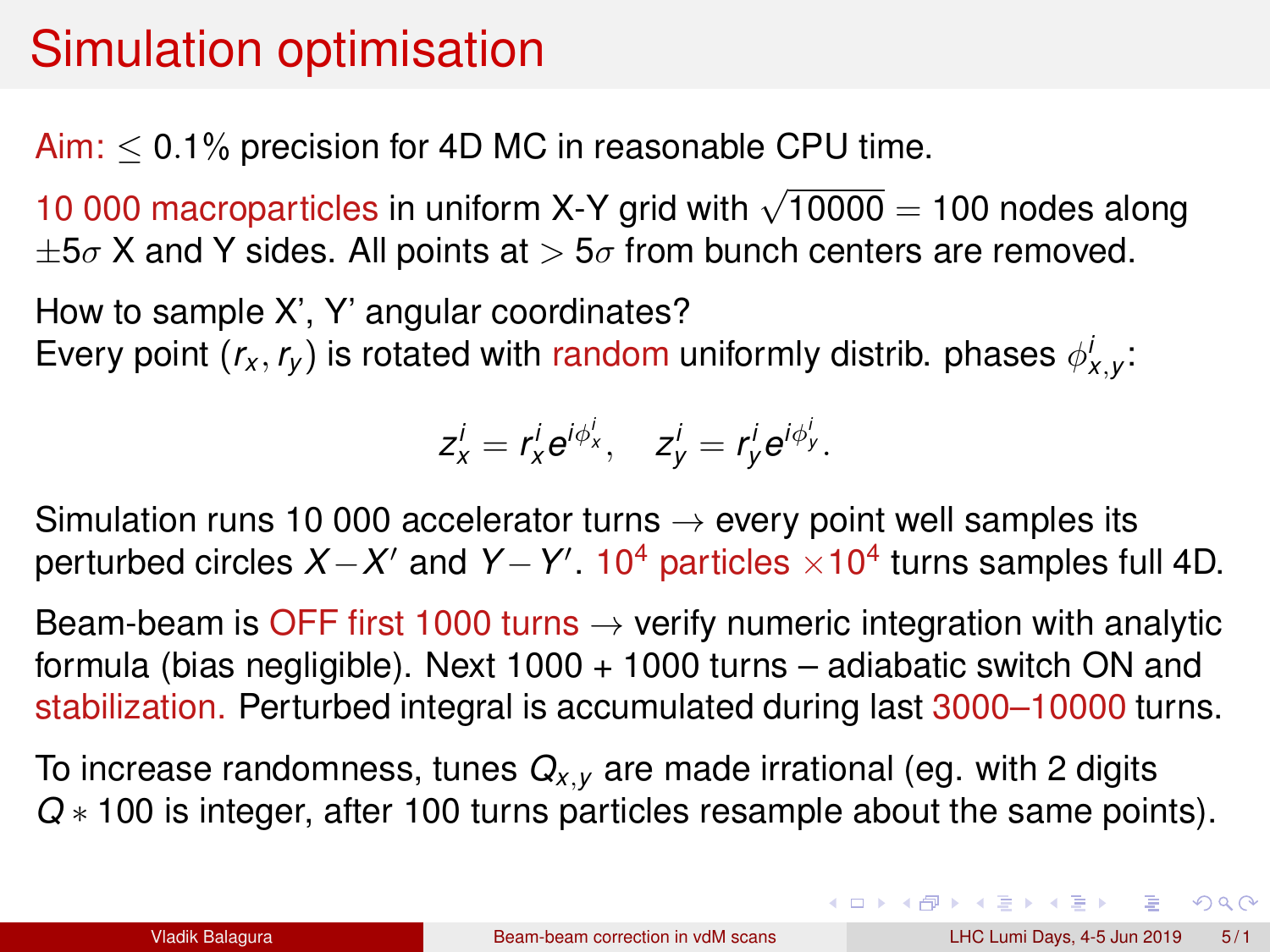# Notes on physical model 1

### During beam-beam (*Z* ∼*O*(1*cm*)) (∆*X*, ∆*Y*) deflection negligible

Only angular kick (Δ*X'*, Δ*Y'*)  $\neq$  0. (Δ*X*, Δ*Y*) - at larger scale, eg. one turn. (kick, then turn) or (turn, then kick), ie.  $z_{n+1} = (z_n - i\beta^* \Delta u')e^{2\pi iQ}$ , or  $z_n e^{2\pi i Q} - i\beta^* \Delta u'$  : does not matter.

# Assumption of Gaussian bunches if beam-beam at IP were OFF.

Whatever affects bunches: injection, beam-beam at other IPs etc, this only modifies (effective) initial Gaussian  $\sigma$ .

 $\Omega$ 

イロト イ母 トイラ トイラトー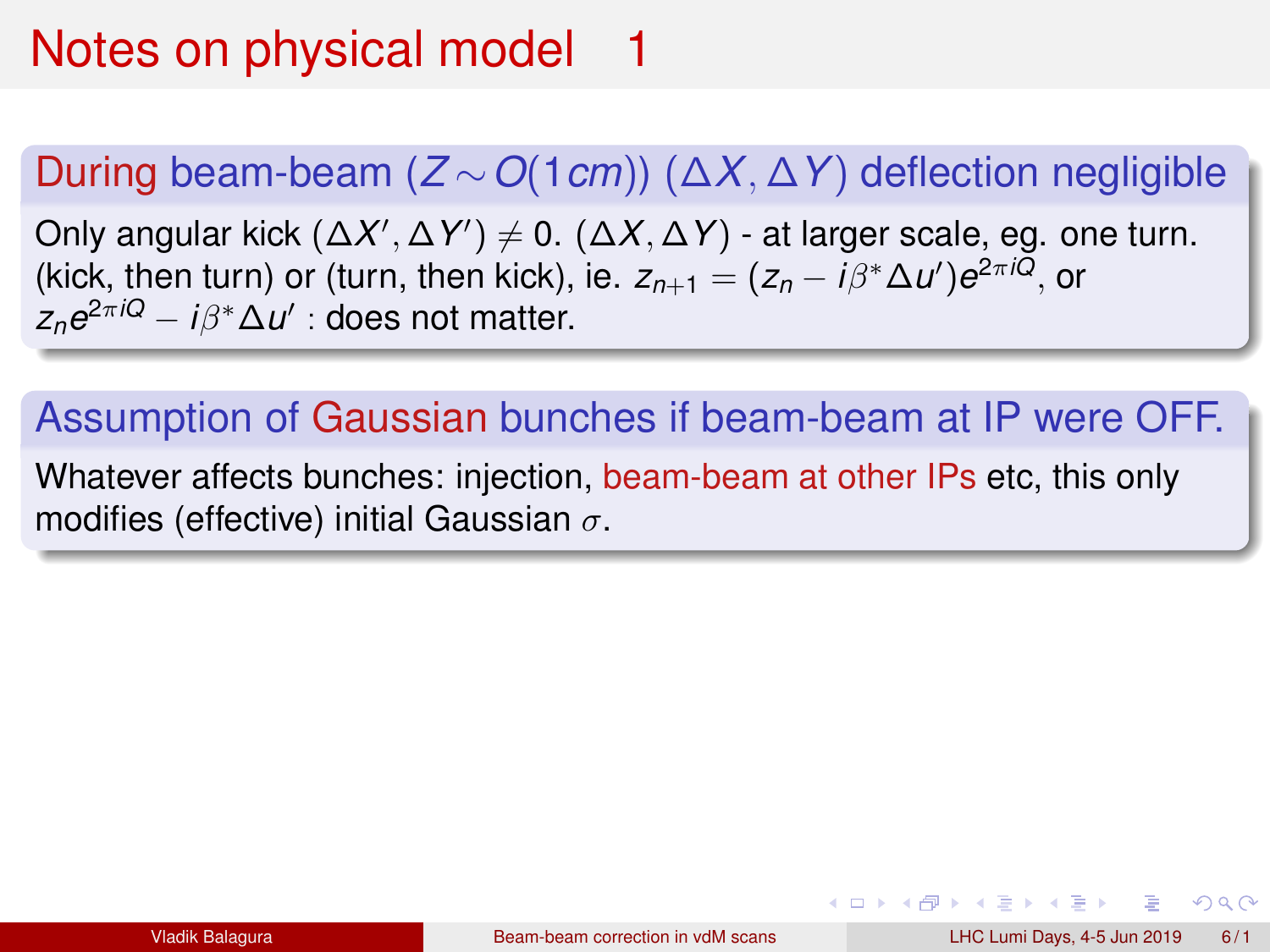# Notes on physical model 2

#### Best experim. sensitivity to beam-beam lumi change:

monitor *L* at IP #1 during vdM scan in IP #2 (nothing changes except beam-beam). Same  $z_{n+1} = (z_n e^{2\pi i \Delta Q_{12}} - i \sqrt{\beta_1^* \beta_2^*} \Delta u_2') e^{2\pi i (Q - \Delta Q_{12})}$ , except  $\Delta Q_{12}$ ,  $Q - \Delta Q_{12}$  instead of  $Q$  and  $\sqrt{\beta_1^* \beta_2^*}$ . Only fractional *Q*, ∆*Q* part matters → effect from ∆*Q* can be of the same order,  $\sqrt{\beta^*_1\beta^*_2}$  can give extra enhancement: vdM at LHCb ( $\beta^*_2=$  24 m), *L* measurement at ATLAS/CMS ( $\beta_1^* = 1.5$  m),  $\sqrt{24/1.5} = 4$ .

#### Beam-beam is simple

circular phase space trajectory = energy conserving harmonic oscillator, under influence of kicks - not difficult

K ロ ▶ K @ ▶ K ミ ▶ K ミ ▶ - ' 큰' - K) Q Q @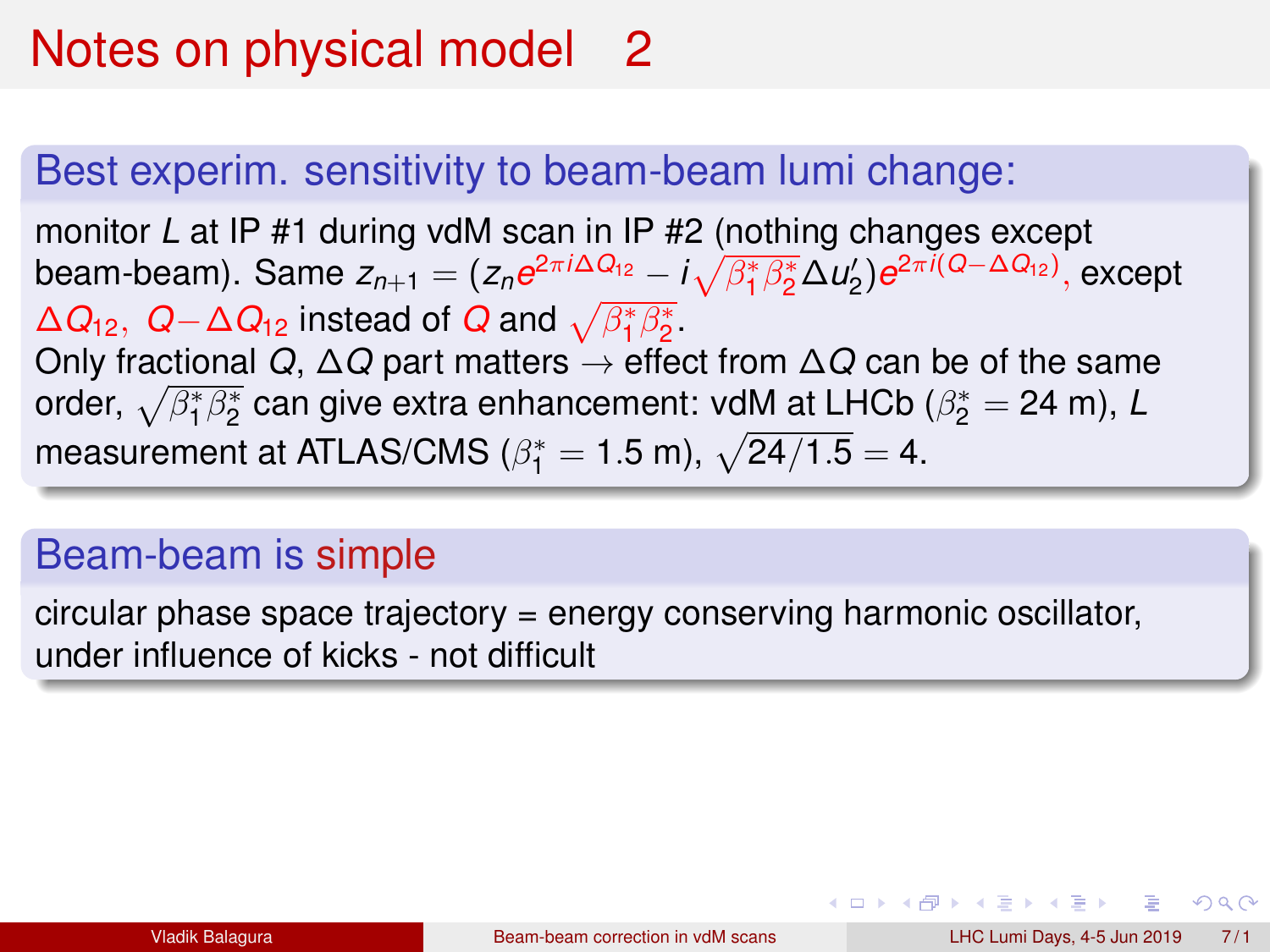### **Results**

#### Beam parameters from previous'2012 simulation to compare

 $E_p = 3500$  GeV,  $Q_{x,y} = 0.31, 0.32, \beta = 1.5$  m,  $\epsilon = 4 \mu$ m · *rad*  $\rightarrow \sigma = 40 \mu$ m,  $N_p^{1,2} = 8.5 \cdot 10^{10}$ .



Black: new, red: old'2012 – large difference

 $2Q$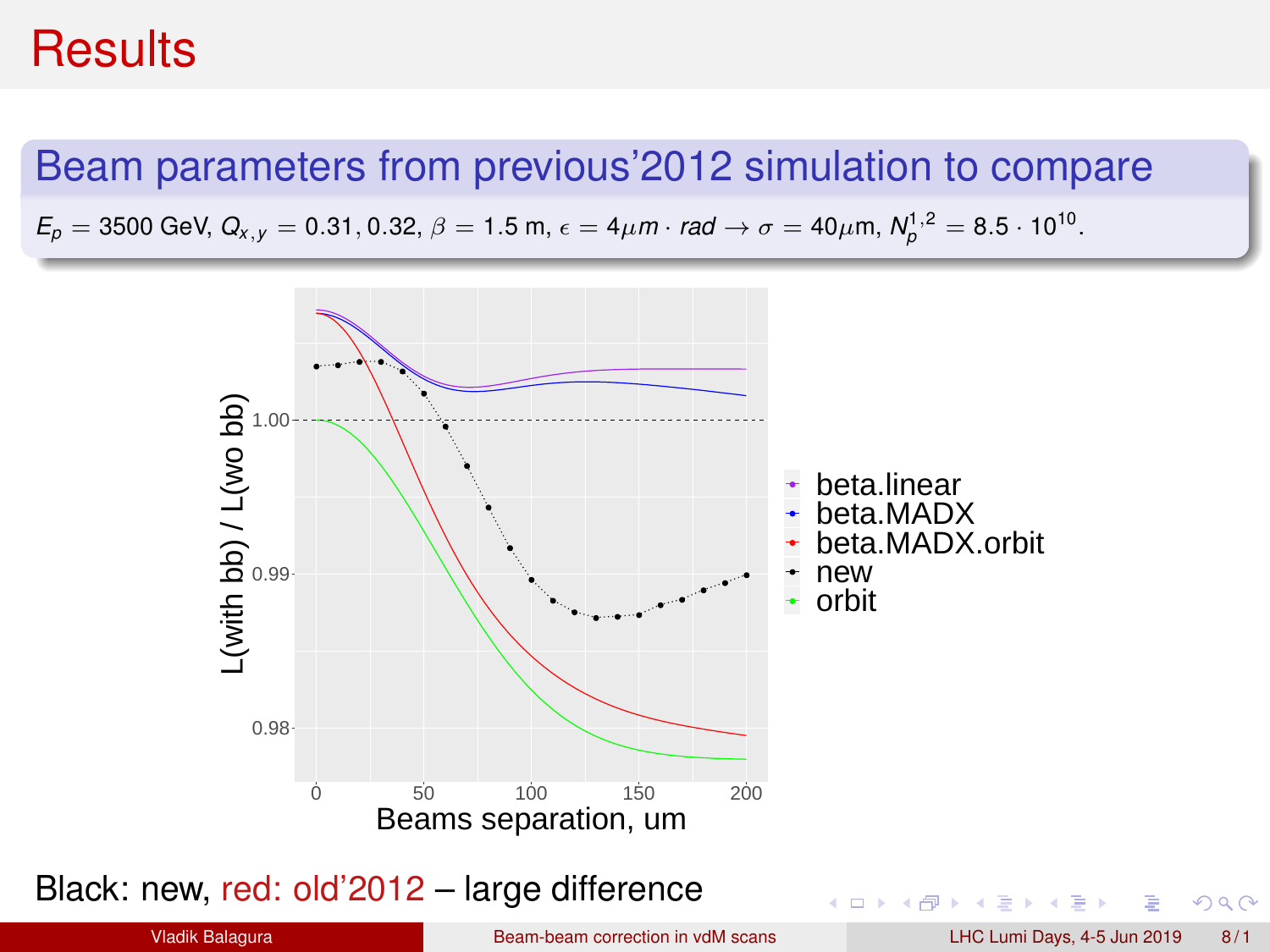# Cross-section correction



In real vdM analysis: divide each point by  $L(bb)/L(no bb) \rightarrow$  eliminate beam-beam effect.

 $QQ$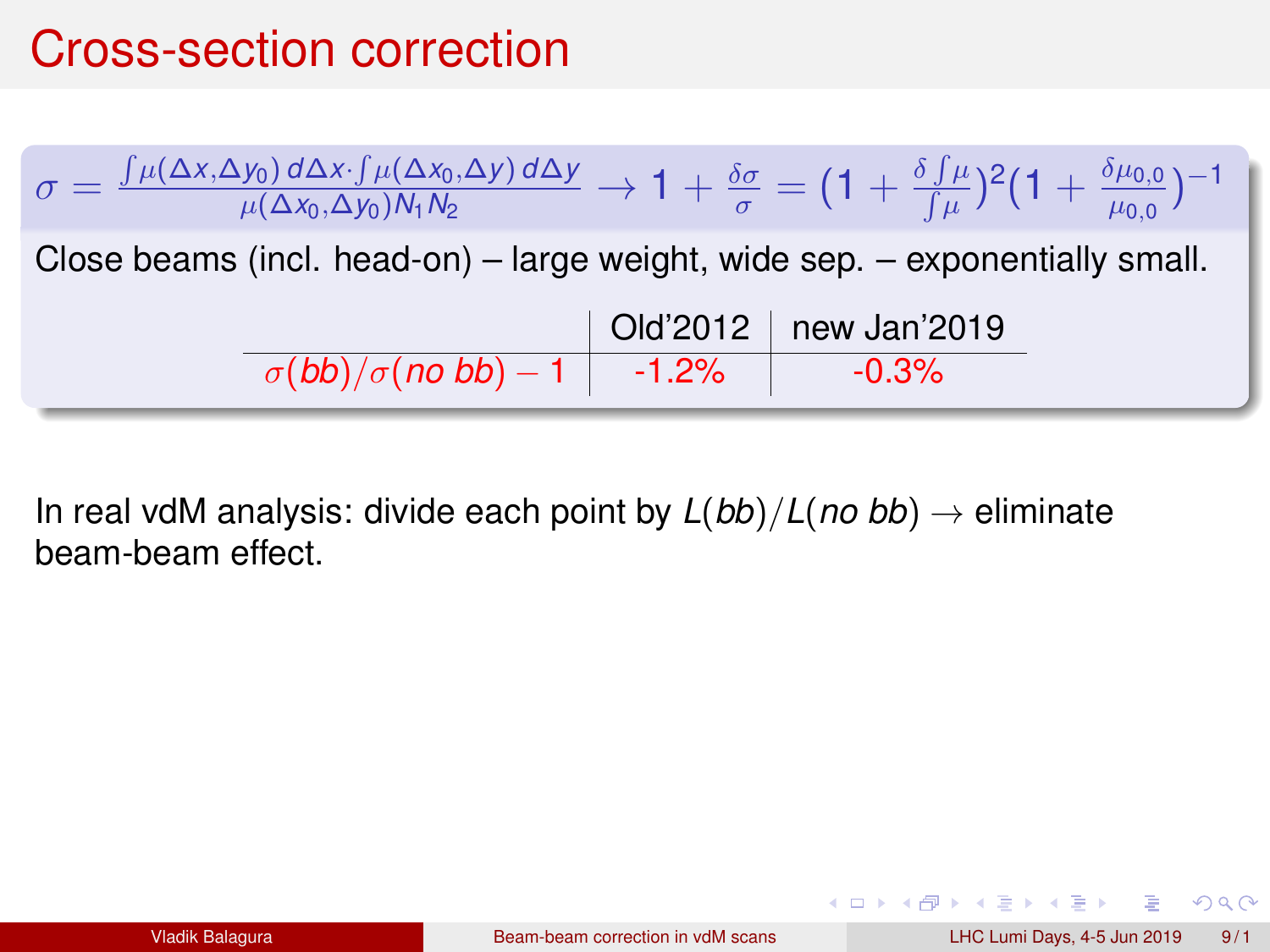# Old simulation'2012

Main approximation: beam-beam kicked bunch remains Gaussian (does not work well)

Two parts:

mean correction (jargon: "orbit shift")

 $\sigma$  correction (jargon: "dynamic beta correction")

 $QQ$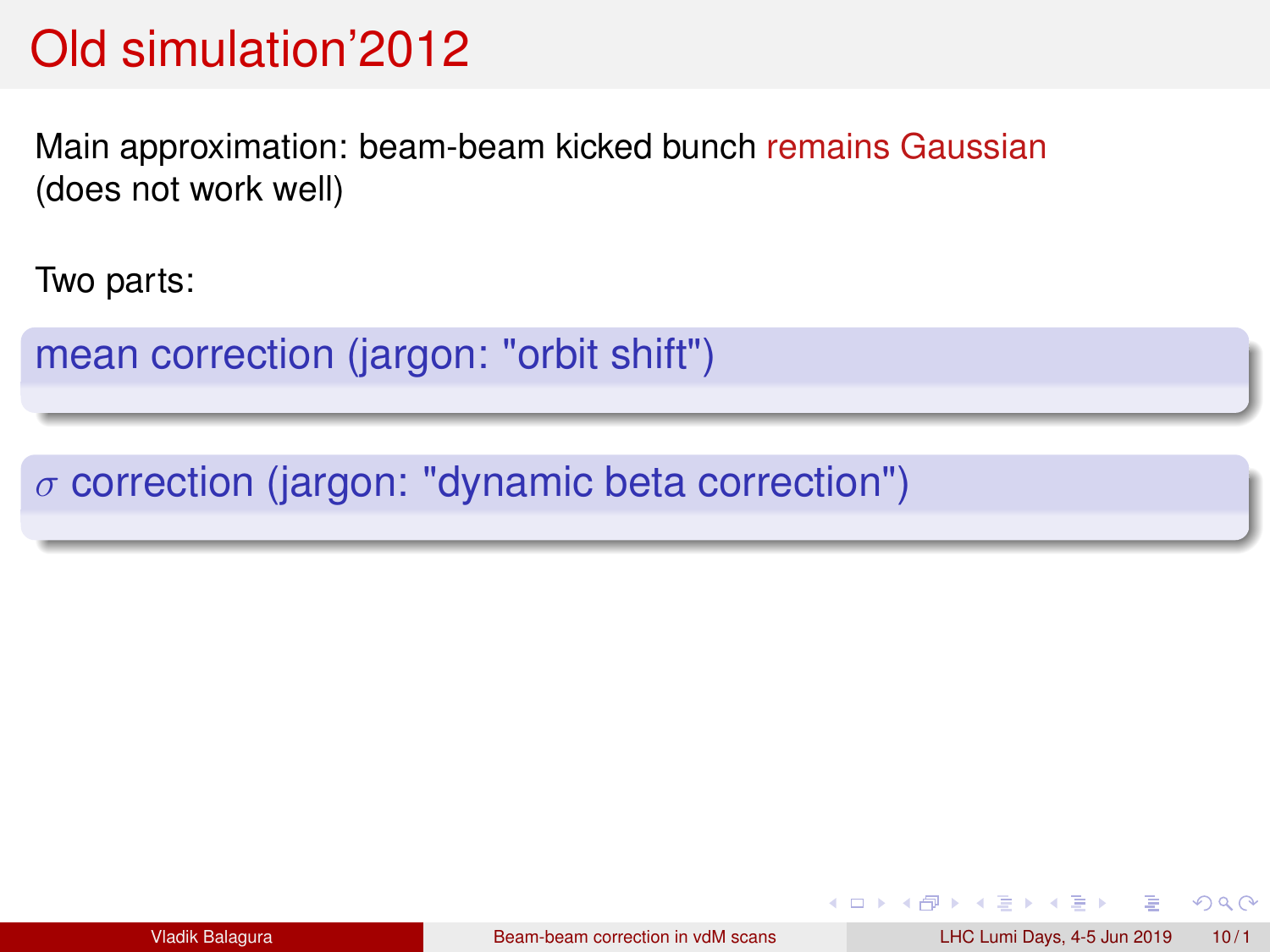## Correction of mean



Average bunch 1 kick = single particle kick with  $\sigma_2 \to \Sigma = \sqrt{\sigma_1^2 + \sigma_2^2}.$ 

Good approximation even for non-Gaussian bunches: if round-bunch or Bassetti-Erskine formula can be applied to single particle.

Fill free to use this proof in your future textbooks :)

 $\Omega$ 

(□ ) ( ) →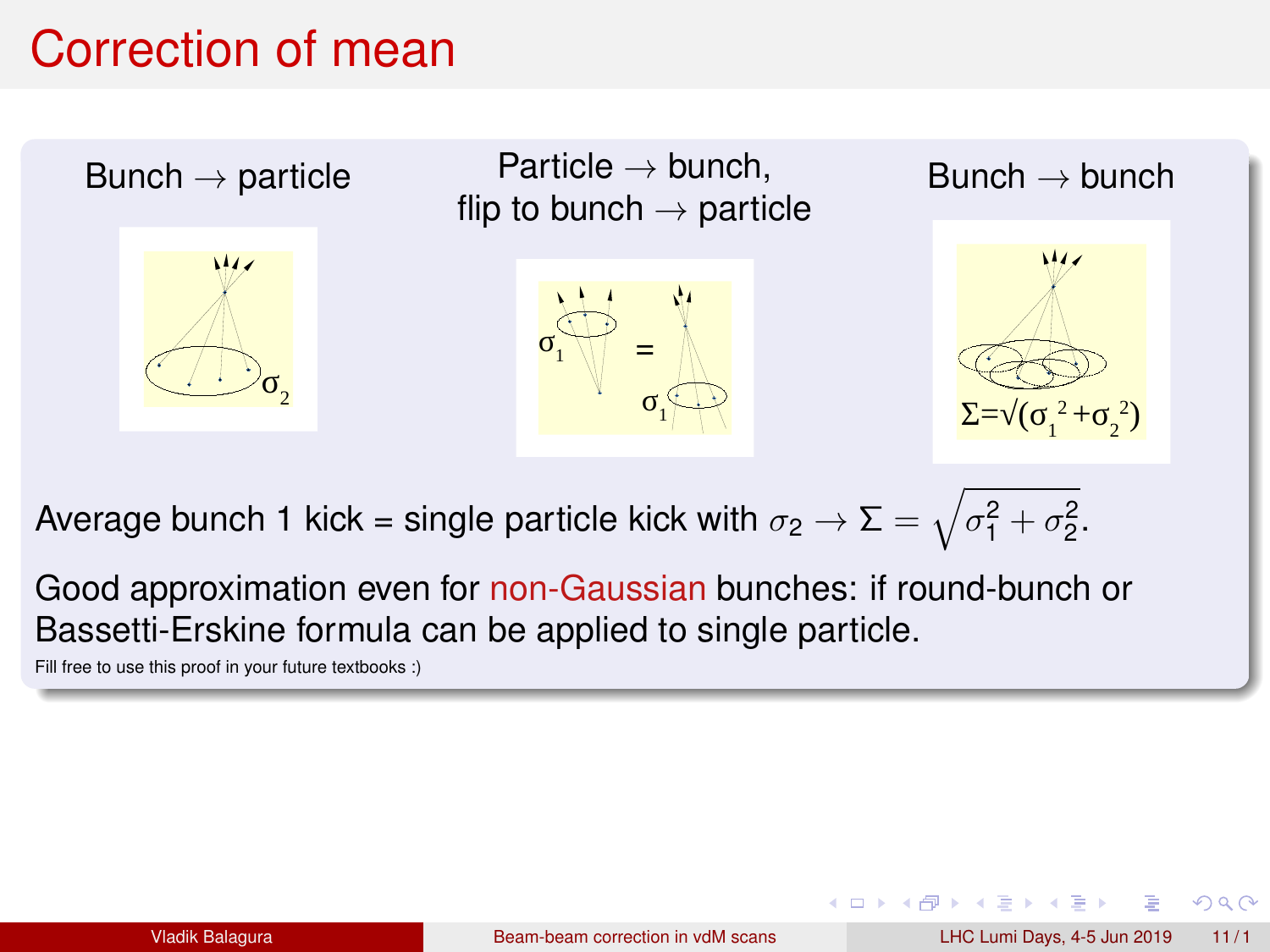# Correction of mean



Average bunch 1 kick = single particle kick with  $\sigma_2 \to \Sigma = \sqrt{\sigma_1^2 + \sigma_2^2}.$ 

Good approximation even for non-Gaussian bunches: if round-bunch or Bassetti-Erskine formula can be applied to single particle.

Fill free to use this proof in your future textbooks :)

### average angular kick  $\rightarrow$  average *X*, *Y*-shift, textbook formula

$$
<\Delta \vec{r}_{x,y}>=\frac{<\Delta \vec{p}_{x,y}>}{\rho}\frac{\beta^{*}_{x,y}}{2\tan(\pi Q_{x,y})}
$$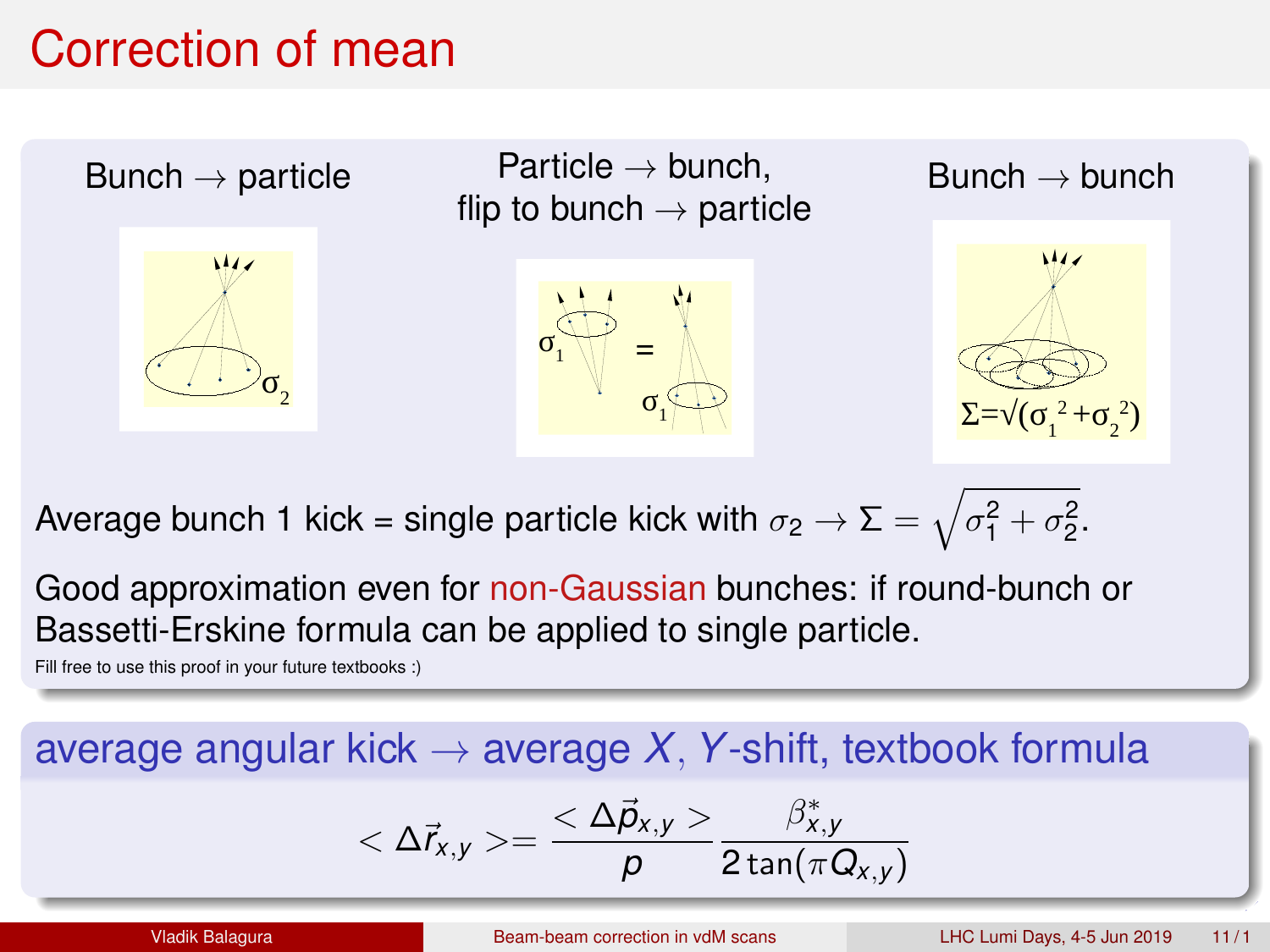# Old:  $\sigma$  correction (jargon: "dynamic beta correction")

Bunch remains Gaussian if Δ*x'*  $\propto$  *x*, Δ*y'*  $\propto$  *y* (= quadrupole magnet). Beam-beam kick

$$
\Delta \vec{p}_1 \propto \frac{\vec{R}}{R^2} (1 - e^{-R^2/2\sigma_2^2}),
$$

was approximated as

$$
\Delta p_{1x}=p_{1x}^0+\frac{\partial\Delta p_{1x}}{\partial x}x,
$$

derivative was taken at bunch 2 center where  $x = 0$ . Same for  $y$ .

Cross-derivatives ∂∆*p*1*<sup>x</sup>* /∂*y* = ∂∆*p*1*<sup>y</sup>* /∂*x* = 0 except in offset scans where this approximation is not applicable.

 $p_{1x}^0$  at bunch 2 center does not reproduce known "orbit shift" since kick model is not correct. Patch:  $p_{1x}^0$  was substituted (ad hoc) to obtain correct mean. Quadrupole magnet ( ∂∆*p*1*<sup>x</sup>* ∂*x* )*x* changes only σ or β ∗ (jargon: "beta-beat") by:

$$
\frac{\Delta\beta_{x,y}^*}{\beta_{x,y}^*}=\frac{\partial\Delta p_{1\ x,y}}{\partial x,y}\frac{\beta_{x,y}^*}{2\tan(2\pi Q_{x,y})}.
$$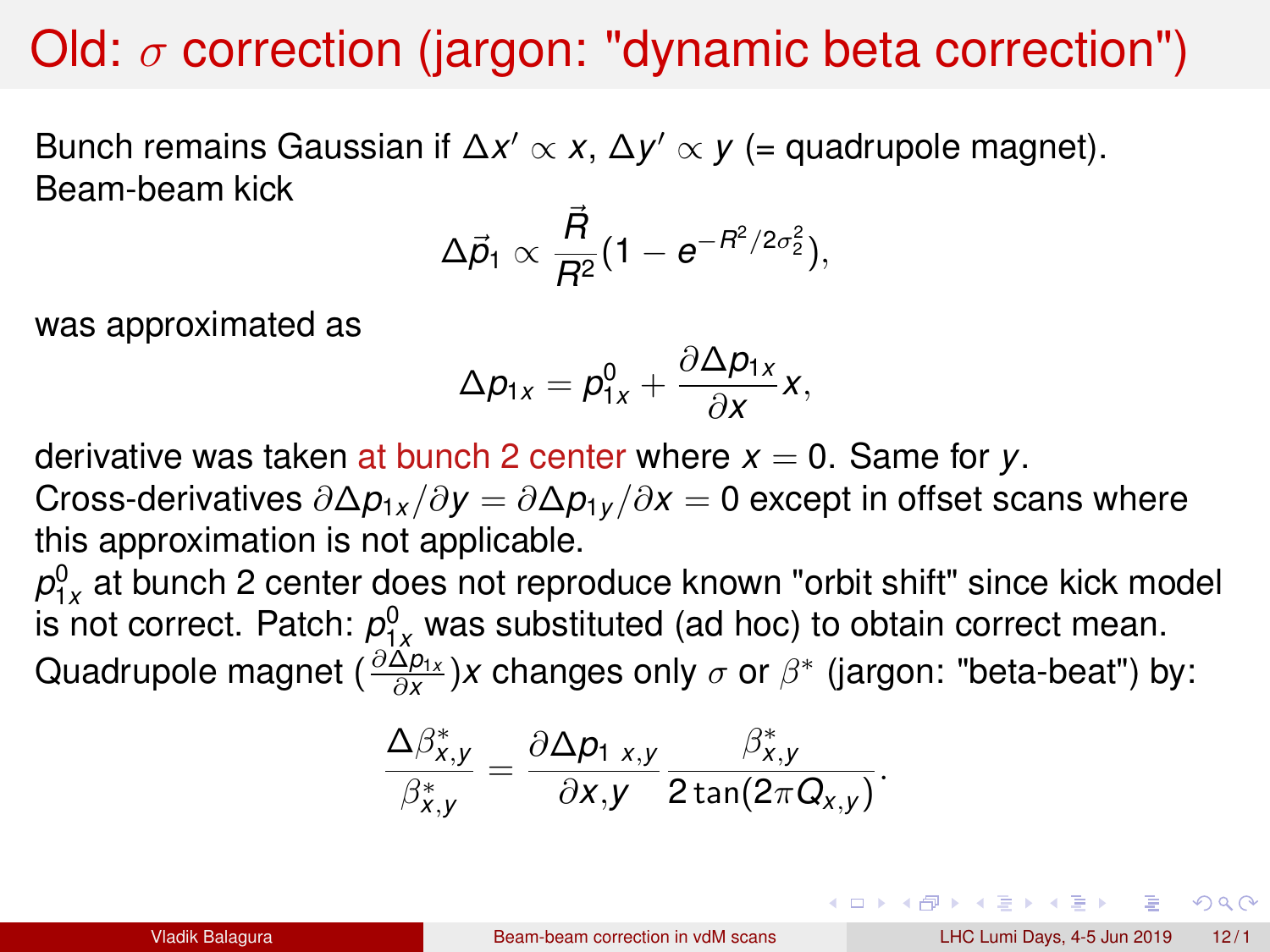# Old simulation'2012: résumé

Beam-beam modeled as dipole + quadrupole:



MAD-X sim.'2012 (LHC soft, w/ non-linearities)  $\approx$  linear "beta-beat" formula  $(< 0.1\%$  difference in x-section).  $\Omega$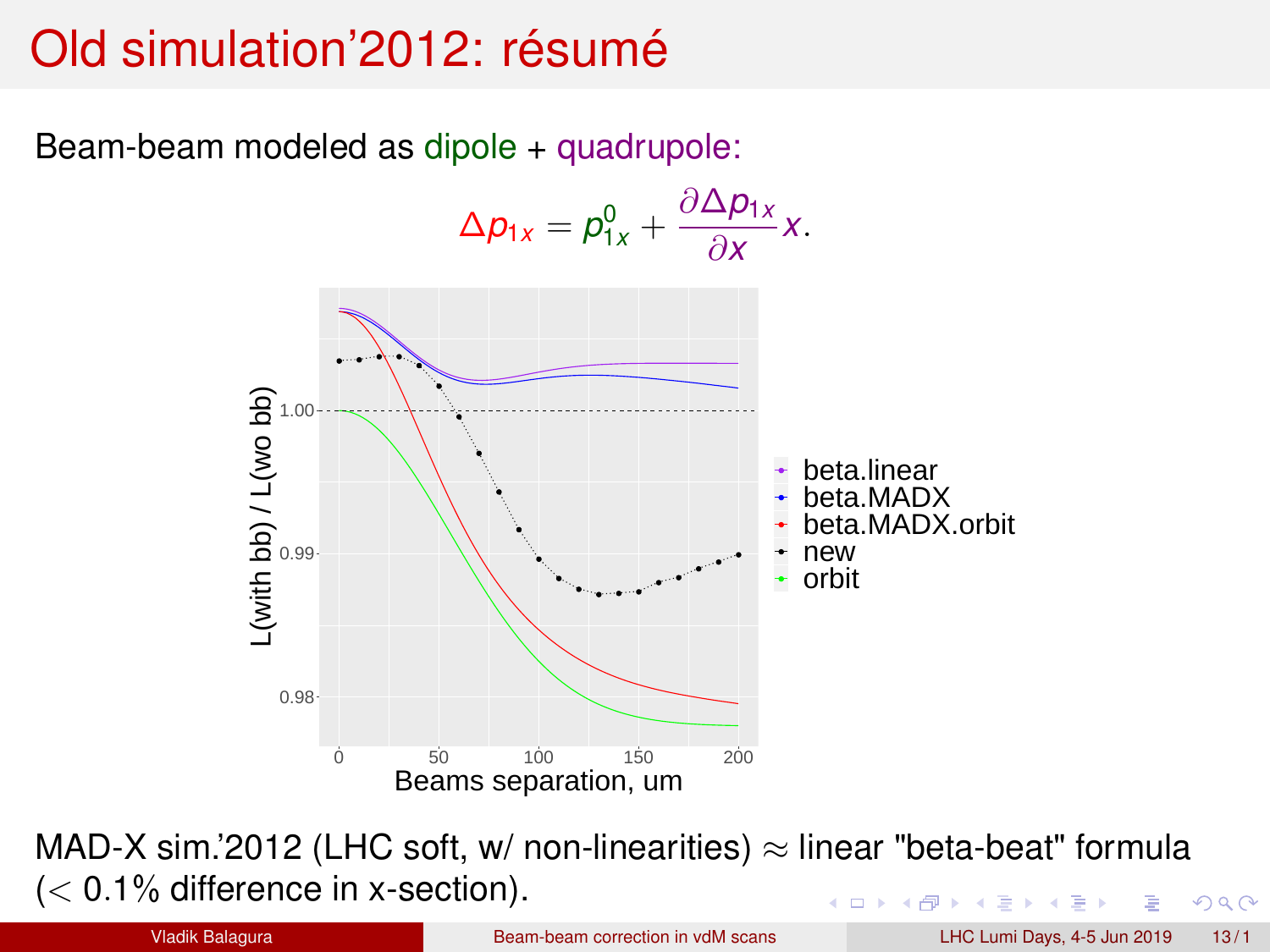# Old simulation: drawbacks

Precision  $\lesssim$  10% is sufficient for accelerator, no tools for L-integrals at  $\leq$  1%.  $\rightarrow$  Gaussian approximation, limited to quadrupole (linear) kick

$$
\Delta p_{1x} = p_{1x}^0 + \frac{\partial \Delta p_{1x}}{\partial x} x
$$

instead of non-linear

$$
\propto (1-e^{-R^2/2\sigma_2^2})/R
$$

(or Bassetti-Erskine).



Eg.  $\frac{\partial \Delta p_{1x}}{\partial x} = 0$  at beam separation = 1.5852 $\sigma$ , approximating quadrupole is absent, but slope at  $IP - 60\%$  of maximal  $\rightarrow$  impossible to approximate kick linearly everywhere.

Orbit shift formula describes center-of-mass of even perturbed non-Gaussian. But: in luminosity correction it was used as a Gaussian center – not correct.

Beam-beam induces  $X - Y$  coupling absent in old model.

目

 $QQQ$ 

 $\Box$   $\rightarrow$   $\land$   $\Box$   $\rightarrow$   $\land$   $\Box$   $\rightarrow$   $\land$   $\Box$   $\rightarrow$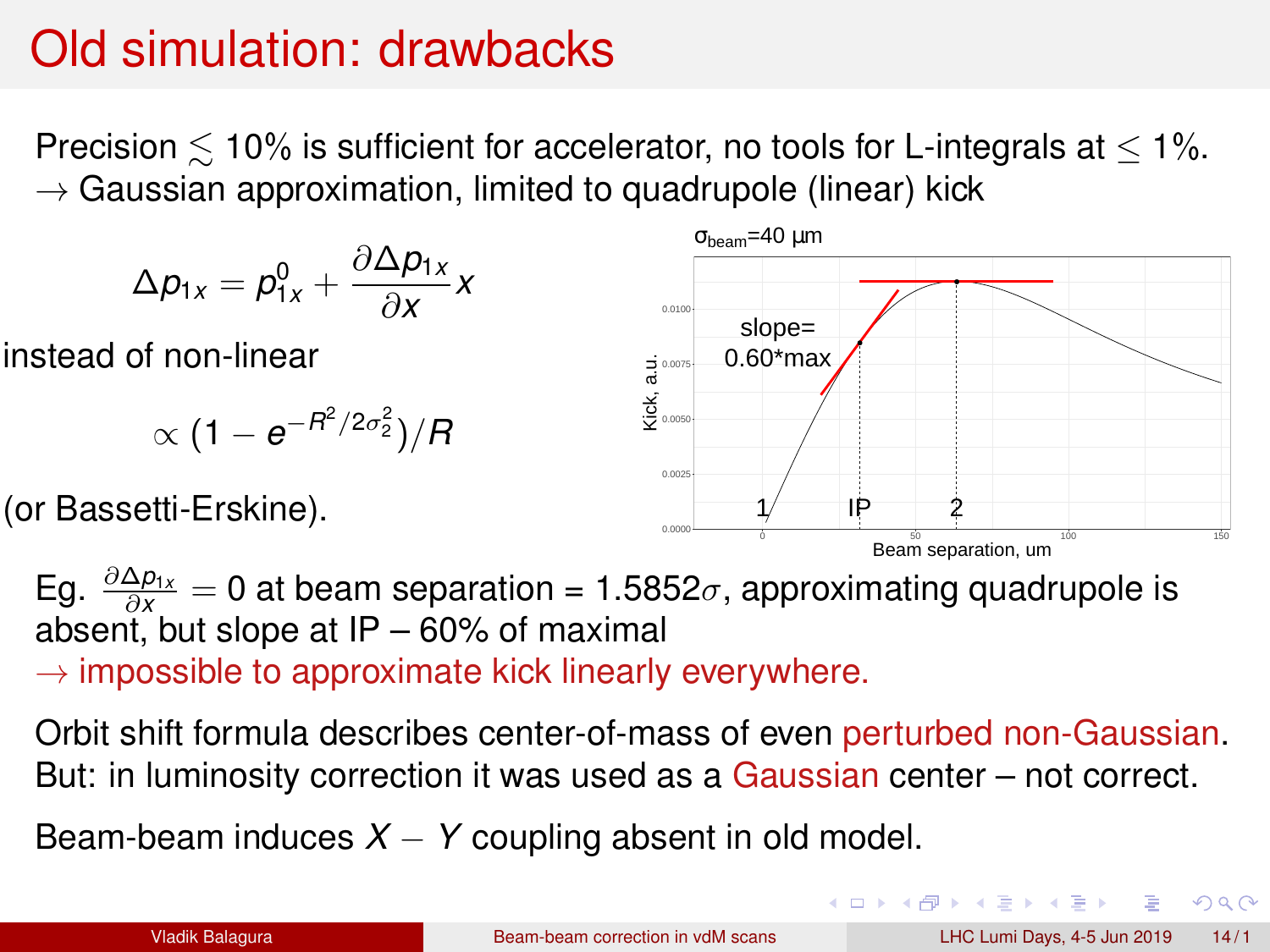### Cross-checks of new simulation, center

Bunch center-of-mass agrees with analytic formula (dashed == solid)

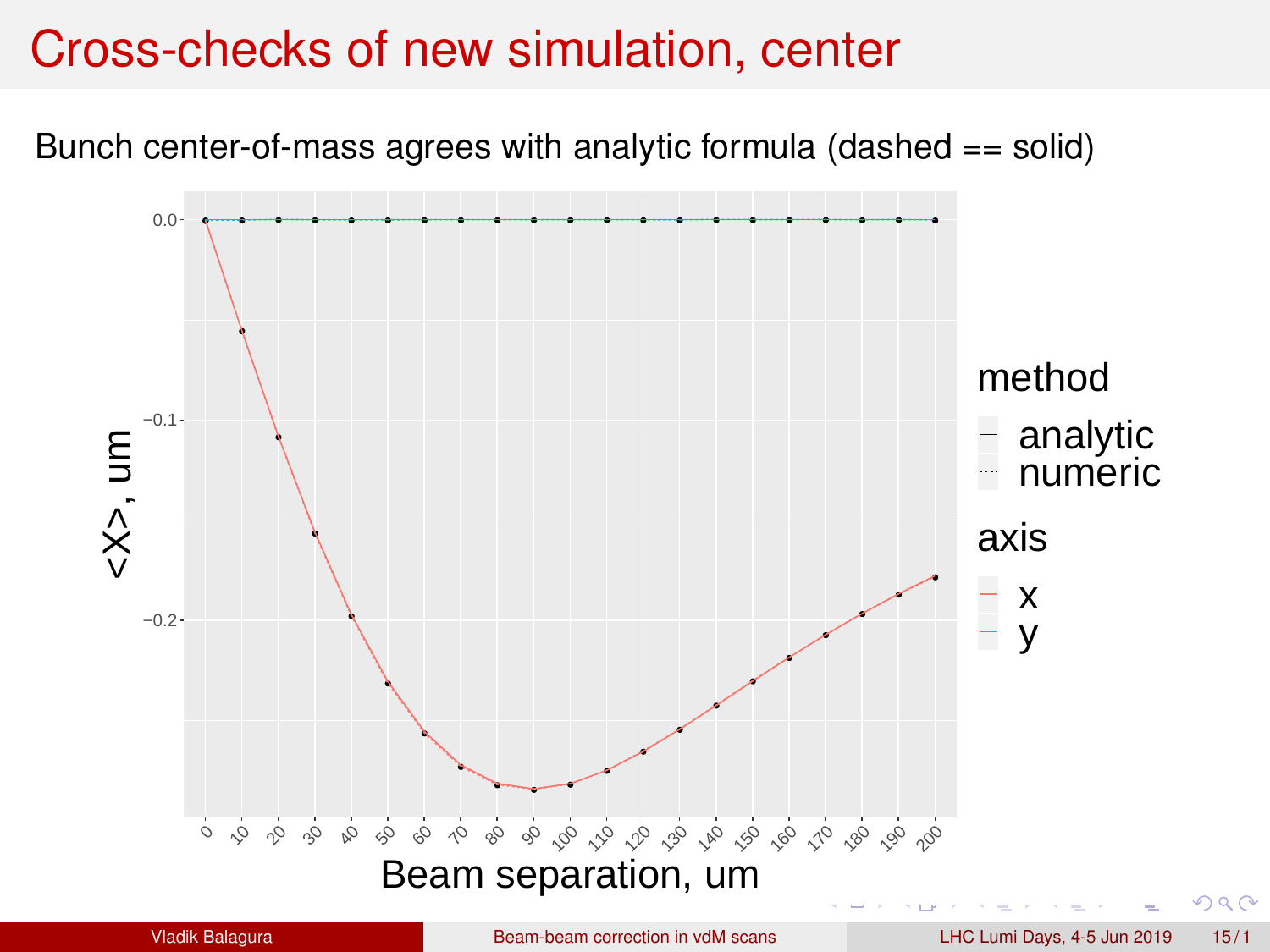### Cross-checks of new simulation, convergence

First 1000 turns – beam-beam OFF, next 1000 – adiabatic switch ON,  $1000 - \text{wait}$ , last  $7000 - \text{final averaging}$ .



100 turn averages. Perturbed - unpert. integral  $\rightarrow \times 2$  for pertub. - perturb.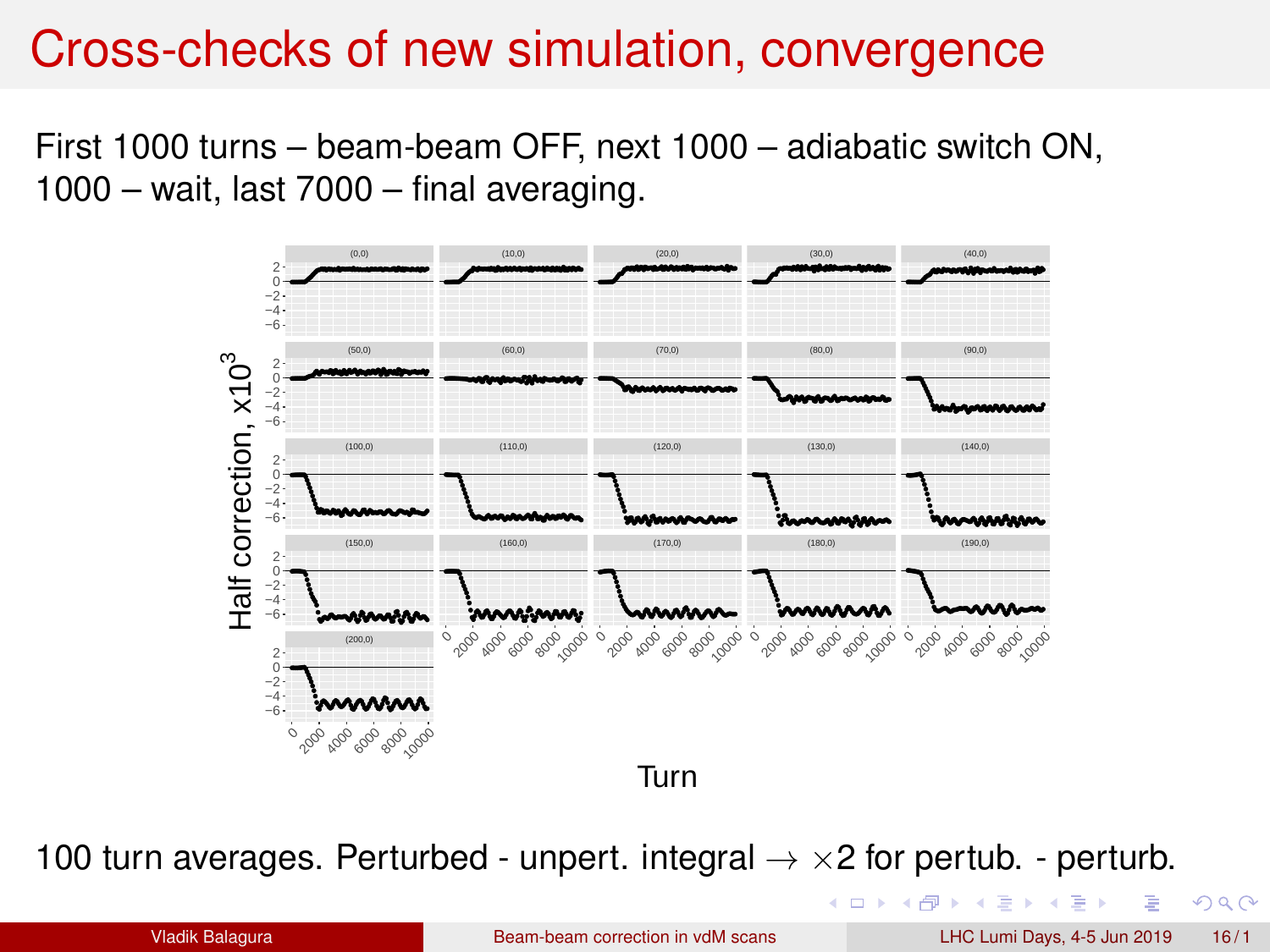## Cross-checks of new simulation, average const kick

New simulation with precise kick substituted by constant (change of  $\sim$  5 lines of code):  $\Delta p_{1x} = p_{1x}^0$  = old dipole → reproduces analytic formula

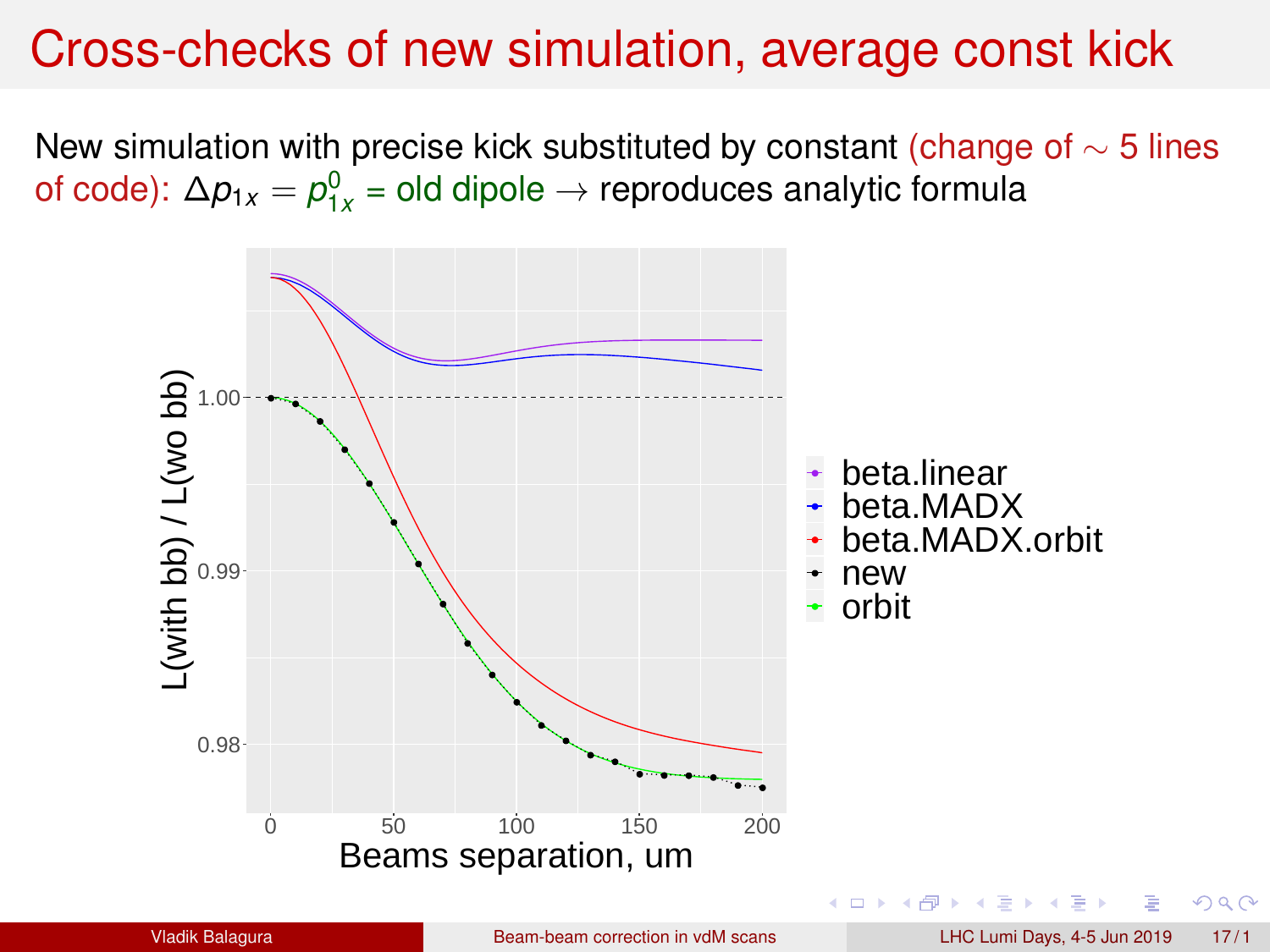## Cross-checks of new simulation, old quadrupole model

New simulation with same quadrupole as in MAD-X'2012  $\rightarrow$  reproduces analytic formula. Non-linear effects in MAD-X gave  $< 0.1\%$  in x-section.

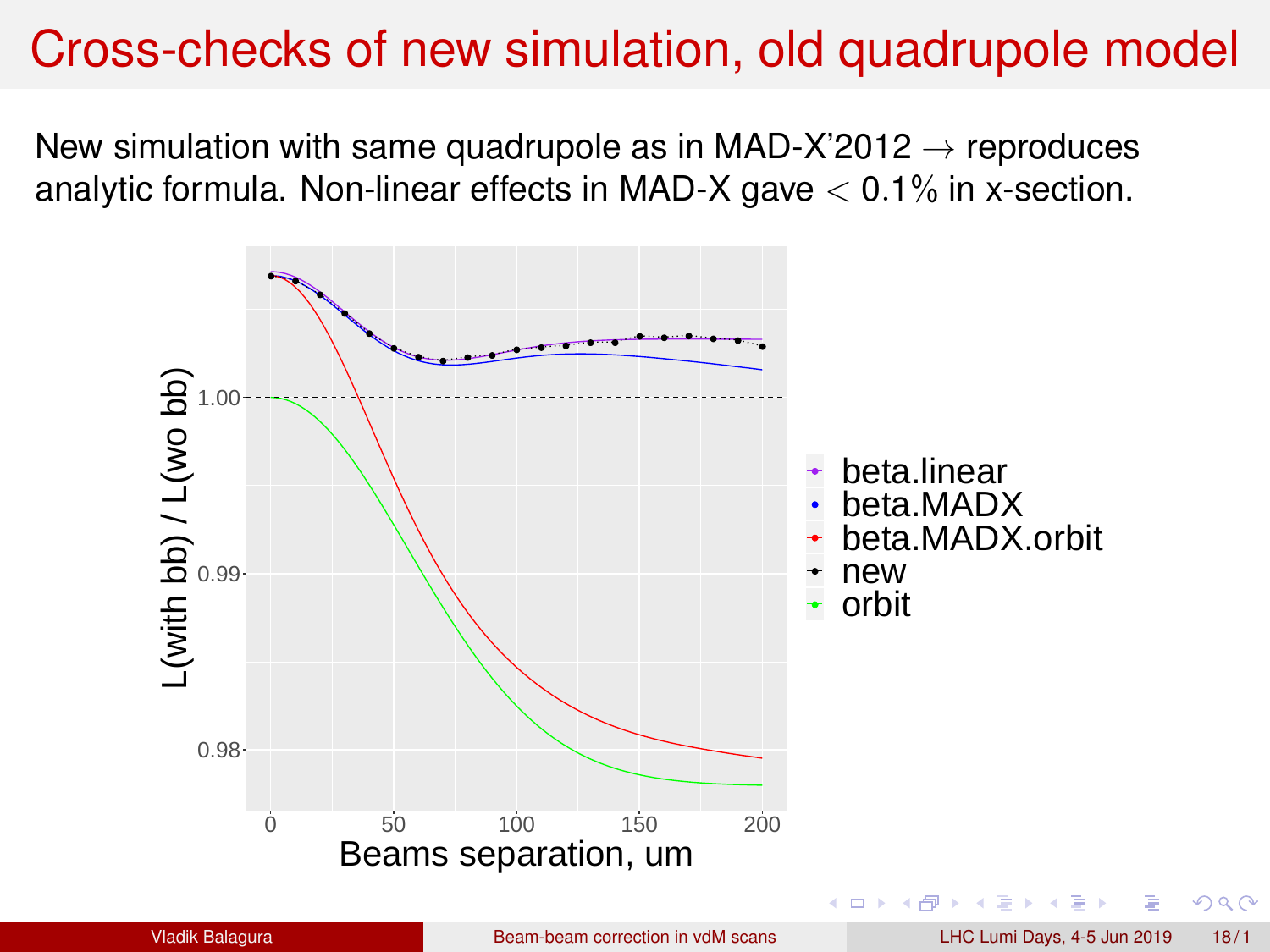# <span id="page-19-0"></span>Cross-checks of new simulation, old di- + quadrupole

It does not matter whether dipole is included in kick or orbit shift is corrected analytically. Here:  $kick = dipole + quadrupole$  $\rightarrow$  old model up to MAD-X non-linearities.

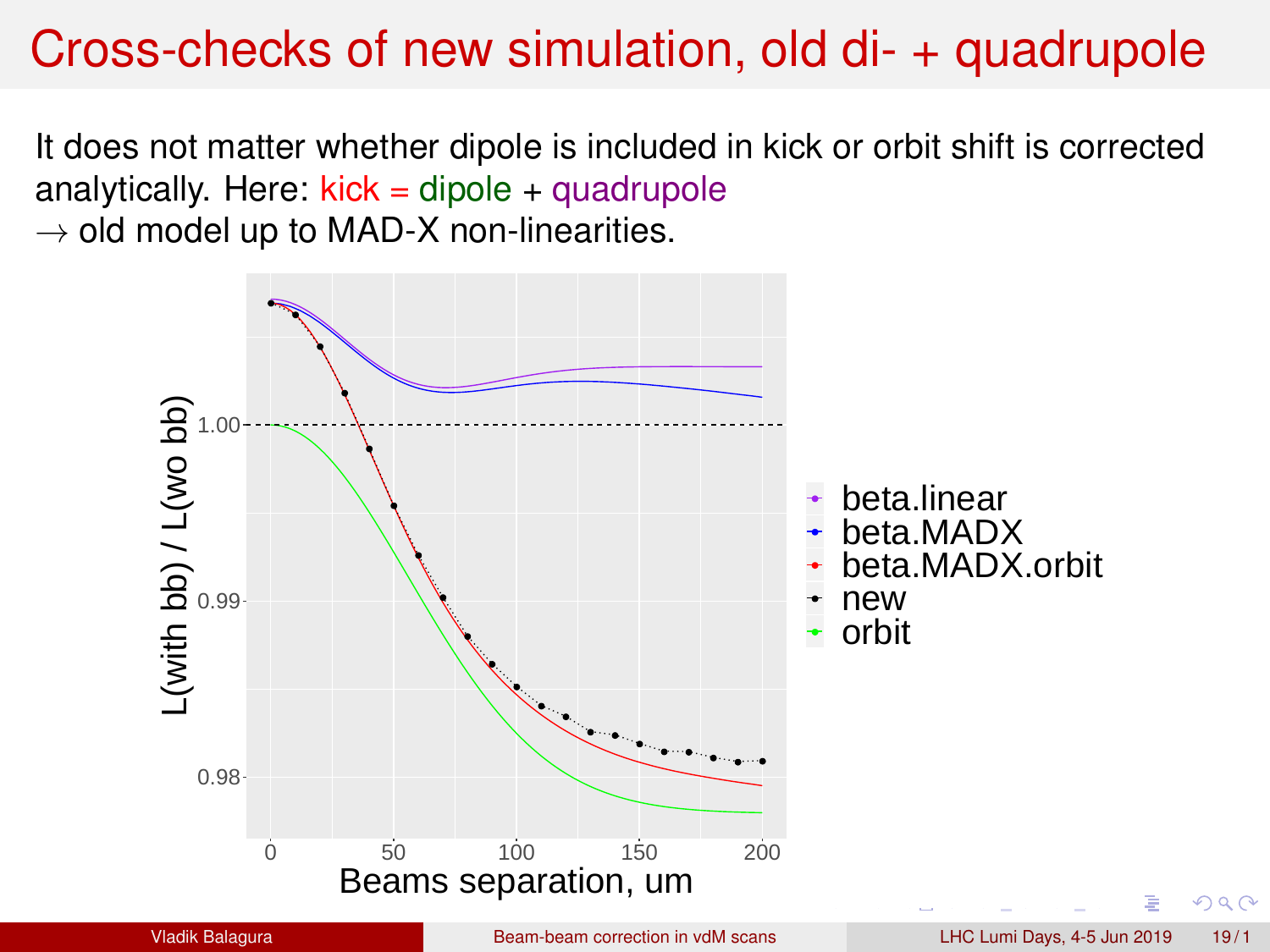# Cross-checks, beam-beam switch ON

Adiabatic or abrupt?  $\rightarrow$  it does not matter:



Adiabatic: gradually transforms circle points to  $\approx$  same perturbed phase trajectory.

Abrupt: point = circle ∩ some perturbed trajectory. In one step it switches from one to another → points are transported to different perturbed trajectories intersecting initial circle.

Abrupt gives spread around adiabatic trajectory, but  $\ll$  circle's  $R \rightarrow$  negl[igib](#page-19-0)l[e in overlap integral.](#page-0-0)

 $290$